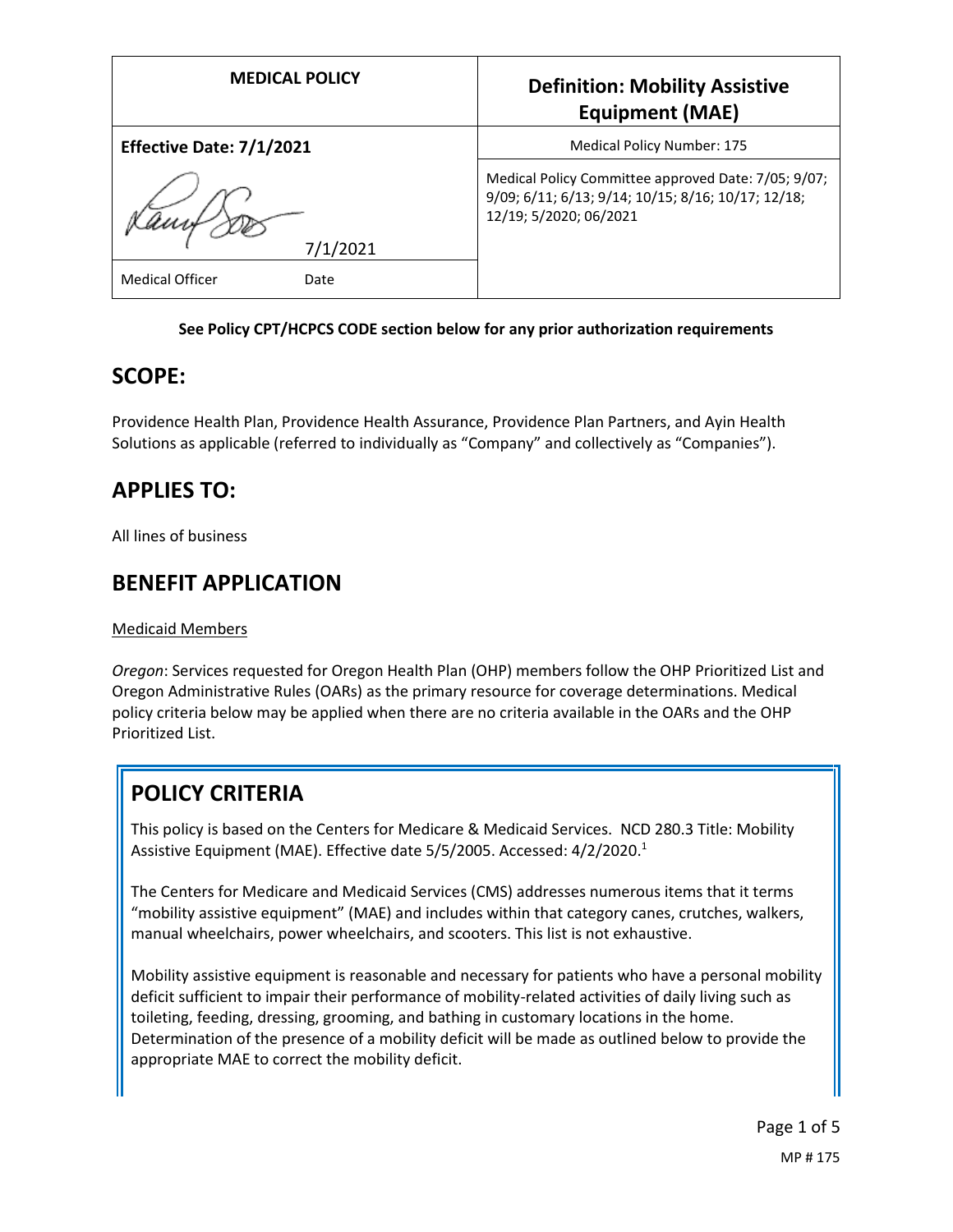Patients may require mobility assistance for a variety of reasons and for varying durations because the etiology of the disability maybe due to a congenital cause, injury, or disease. Patients who depend on mobility assistive equipment are found in varied living situations. Some may live alone and independently while others may live with a caregiver or in a custodial care facility. The patients' environment is relevant to the determination of the appropriate form of mobility assistance. For many patients a device of some sort is compensation for the mobility deficit. Many patients experience co-morbid conditions that can impact their ability to safely utilize mobility assistive equipment independently or to successfully regain independent function even with mobility assistance.

The patient, the patient's family or other caregiver, or clinician will usually initiate the discussion and consideration of mobility assistive equipment use.

Sequential consideration of the questions below provides clinical guidance for the coverage of equipment of appropriate type and complexity to restore the patients' ability to participate in mobility-related activities of daily living. In individual cases where the patient's condition clearly and unambiguously precludes the reasonable use of a device, it is not necessary to under-take a trial of the device for that patient.

1. Does the patient have a mobility limitation that significantly impairs his/her ability to participate in one or more mobility-related activities of daily living in the home?

A mobility limitation is one that:

- a. Prevents the patient from accomplishing the mobility-related activities of daily living entirely, or
- b. Places the patient at reasonably determined heightened risk of morbidity or mortality secondary to the attempts to participate in mobility-related activities of daily living, or
- c. Prevents the patient from completing the mobility-related activities of daily living within a reasonable time frame.
- 2. Are there other conditions that limit the patient's ability to participate in mobility-related activities at home?
	- a. Some examples are significant impairment of cognition or judgment and/or vision.
	- b. For these patients, the provision of MAE might not enable them to participate in mobility-related activities of daily living if the comorbidity prevents effective use of the wheelchair or completion of the tasks even with MAE.
- 3. If these other limitations exist, can they be ameliorated or compensated sufficiently such that the additional provisions of MAE will be reasonably expected to significantly improve the patient's ability to perform or obtain assistance to participate in mobility-related activities of daily living in the home?
	- a. A caregiver, for example a family member, may be compensatory, if consistently available in the patient's home and willing and able to safely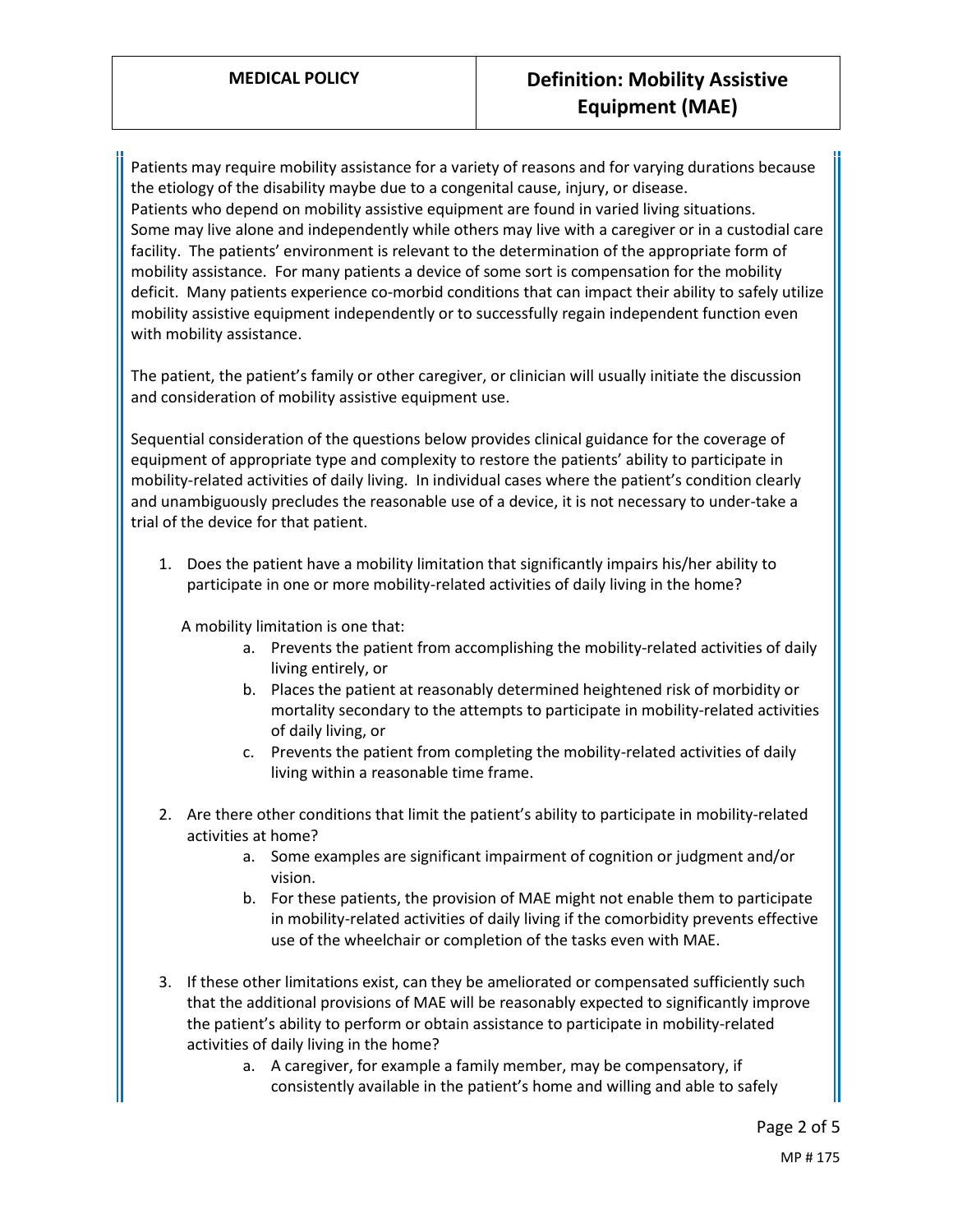operate and transfer the patient to and from the wheelchair and to transport the patient using the wheelchair. The caregiver's need to use a wheelchair to assist the patient in the mobility-related activities of daily living is to be considered in this determination.

- b. If the amelioration or compensation requires the patient's compliance with treatment for example medications or therapy, substantive non-compliance, whether willing or involuntary, can be grounds for denial of MAE coverage if it results in the patient continuing to have a significant limitation. It may be determined that partial compliance results in adequate amelioration or compensation for the appropriate use of MAE.
- 4. Does the patient or caregiver demonstrate the capability and the willingness to consistently operate the MAE safely?
	- a. Safety considerations include personal risk to the patient as well as risk to others. The determination of safety may need to occur several times during the process as the consideration focuses on a specific device.
	- b. A history of unsafe behavior in other venues may be considered.
- 5. Can the functional mobility deficit be sufficiently resolved by the prescription of a cane or walker?
	- a. The cane or walker should be appropriately fitted to the patient for this evaluation.
	- b. Assess the patient's ability to safely use a cane or walker.
- 6. Does the patient's typical environment support the use of wheelchairs including scooters/ power-operated vehicles (POVs)?
	- a. Determine whether the patient's environment will support the use of these types of MAE.
	- b. Keep in mind such factors as physical layout, surfaces, and obstacles, which may render MAE unusable in the patient's home.
- 7. Does the patient have sufficient upper extremity function to propel a manual wheelchair in the home to participate in mobility-related activities of daily living during a typical day? The manual wheelchair should be optimally configured (seating options, wheelbase, device weight, and other appropriate accessories) for this determination.
	- a. Limitations of strength, endurance, range of motion, coordination, and absence or deformity in one or both upper extremities are relevant.
	- b. A patient with sufficient upper extremity function may qualify for a manual wheelchair. The appropriate type of manual wheelchair, i.e., light weight, etc., should be determined based on the patient's physical characteristics and anticipated intensity of use.
	- c. The patient's home should provide adequate access, maneuvering space and surfaces for the operation of a manual wheelchair.
	- d. Assess the patient's ability to safely use a manual wheelchair.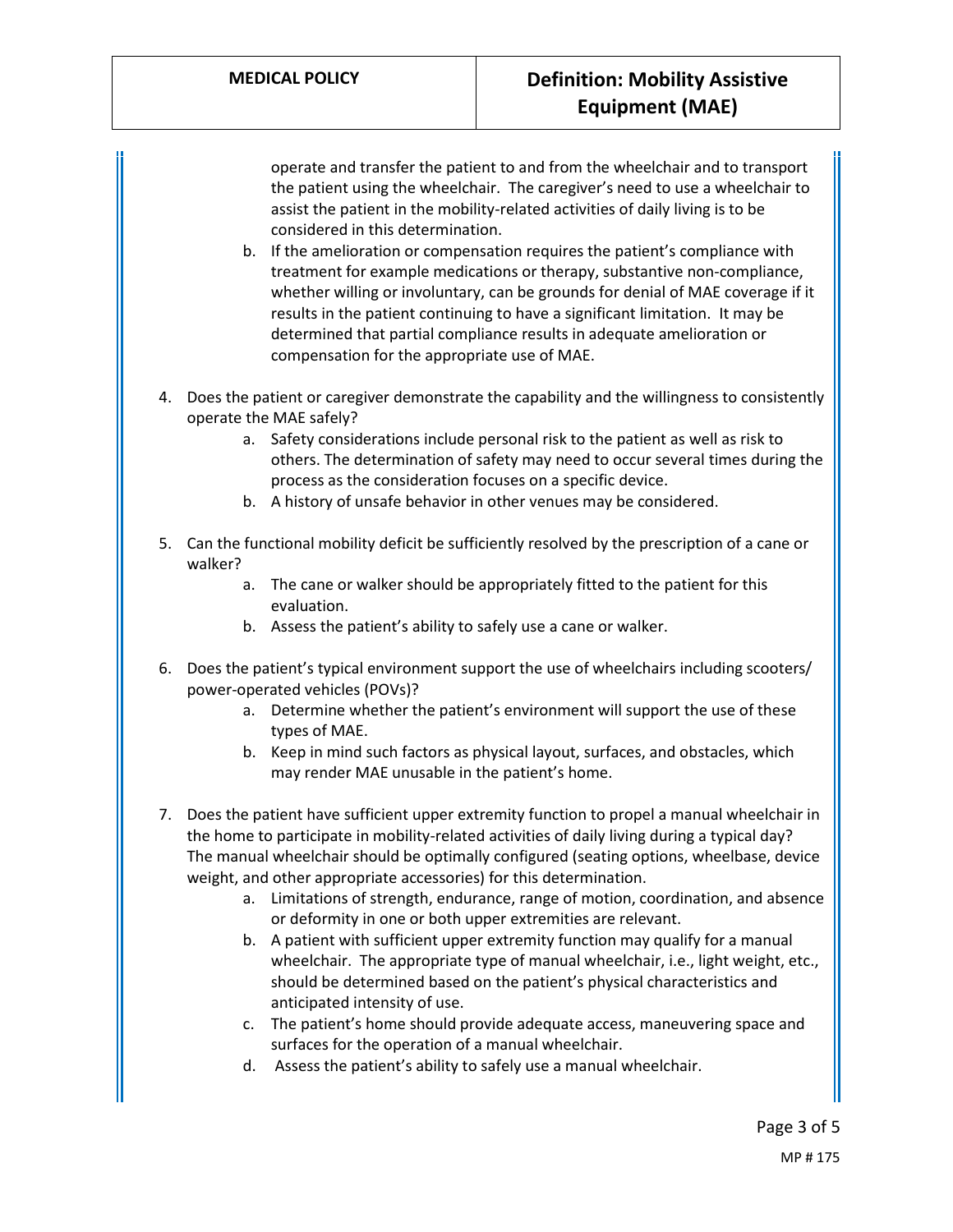NOTE: If the patient is unable to self-propel a manual wheelchair and it there is a caregiver who is available, willing, and able to provide assistance, a manual wheelchair may be appropriate.

- 8. Does the patient have sufficient strength and postural stability to operate a POV/Scooter?
	- a. A POV is a 3- or 4-wheeled device with tiller steering and limited seat modification capabilities. The patient must be able to maintain stability and position for adequate operation.
	- b. The patient's home should provide adequate access, maneuvering space and surfaces for the operation of a POV.
	- c. Assess the patient's ability to safely use a POV/scooter.
- 9. Are the additional features provided by a power wheelchair needed to allow the patient to participate in one or more mobility-related activities of daily living?
	- a. The pertinent features of a power wheelchair compared to a POV are typically control by a joystick or alternative input device, lower seat height for slide transfers, and the ability to accommodate a variety of seating needs.
	- b. The type of wheelchair and options provided should be appropriate for the degree of the patient's functional impairments.
	- c. The patient's home should provide adequate access, maneuvering space and surfaces for the operation of a power wheelchair.
	- d. Assess the patient's ability to safely use a power wheelchair

NOTE: If the patient is unable to use a power wheelchair, and it there is a caregiver who is available, willing, and able to provide assistance, a manual wheelchair is appropriate. A caregiver's inability to operate a manual wheelchair can be considered in covering a power wheelchair so that the caregiver can assist the patient.

#### **Non-covered Indications**

Patients not meeting the clinical criteria for prescribing MAE as outlined above, and as documented by the patient's physician, would not be eligible for coverage of the MAE.

### **INSTRUCTIONS FOR USE**

Company Medical Policies serve as guidance for the administration of plan benefits. Medical policies do not constitute medical advice nor a guarantee of coverage. Company Medical Policies are reviewed annually and are based upon published, peer-reviewed scientific evidence and evidence-based clinical practice guidelines that are available as of the last policy update. The Companies reserve the right to determine the application of Medical Policies and make revisions to Medical Policies at any time. Providers will be given at least 60-days notice of policy changes that are restrictive in nature.